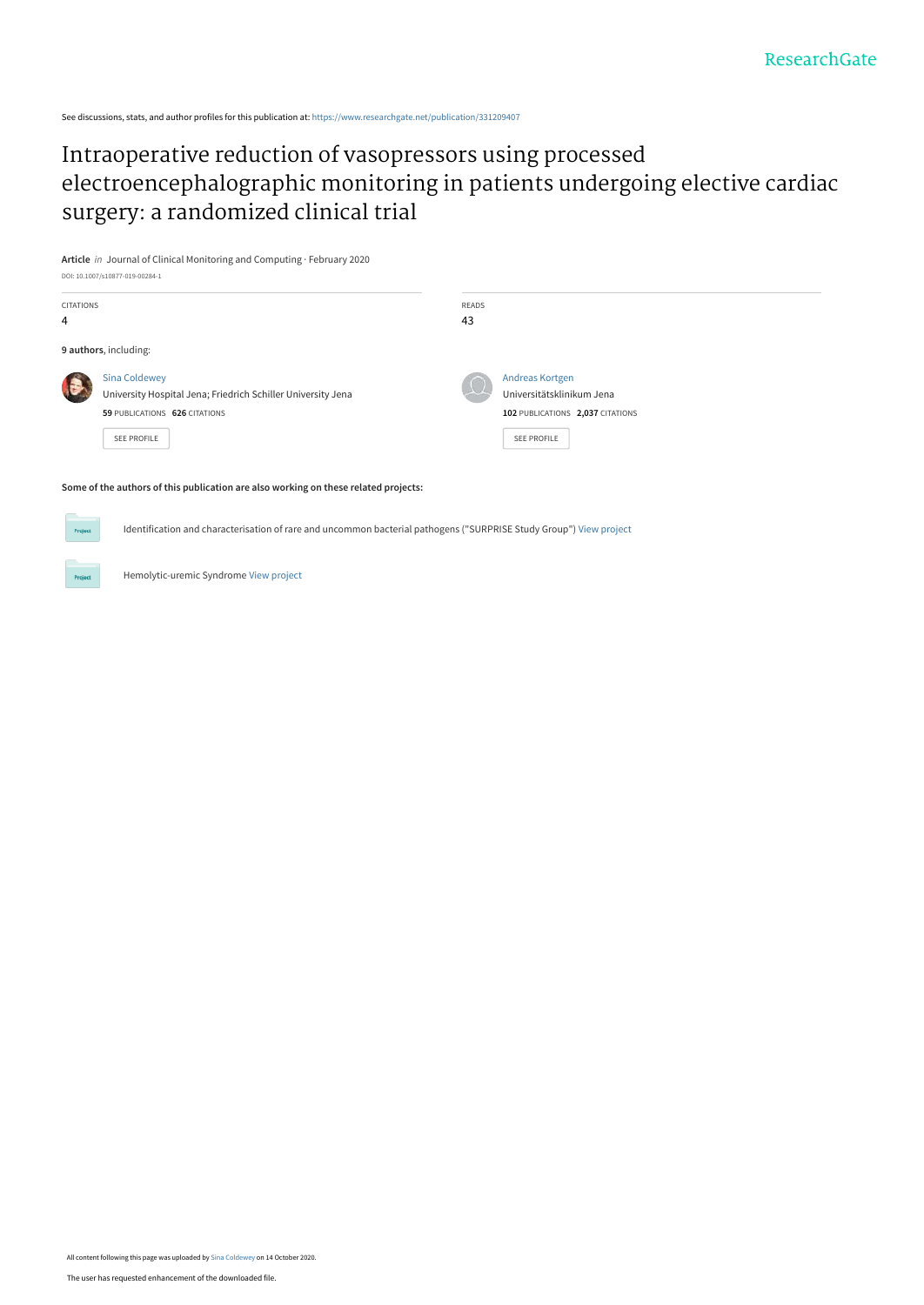# **ORIGINAL RESEARCH**



# **Intraoperative reduction of vasopressors using processed electroencephalographic monitoring in patients undergoing elective cardiac surgery: a randomized clinical trial**

 $C.$  Sponholz $^{1}$   $\bullet$   $\cdot$  C. Schuwirth $^{1}$   $\cdot$  L. Koenig $^{1}$   $\cdot$  H. Hoyer $^{2}$   $\cdot$  S. M. Coldewey $^{1,3}$   $\cdot$  C. Schelenz $^{1}$   $\cdot$  T. Doenst $^{4}$   $\cdot$  A. Kortgen $^{1}$   $\cdot$ **M. Bauer1**

Received: 7 November 2018 / Accepted: 13 February 2019 / Published online: 19 February 2019 © Springer Nature B.V. 2019

# **Abstract**

Intraoperative vasopressor and fuid application are common strategies against hypotension. Use of processed electroencephalographic monitoring (pEEG) may reduce vasopressor application, a known risk factor for organ dysfunction, in elective cardiac surgery patients. Randomized single-centre clinical trial at Jena University Hospital. Adult patients operated on cardiopulmonary bypass or of-pump coronary artery bypass grafting were randomised to receive anesthesia with visible or blinded pEEG using Narcotrend™. In blinded-Narcotrend (NT) depth of anesthesia was extrapolated from clinical signs, hemodynamic response and anesthetic concentration, supplemented by target indices between 37 and 64 in the visible-NT group. Intraoperative norepinephrine requirement (primary endpoint), fuid balance, extubation time, delirium occurrence and adverse events were evaluated. Patients of the intent-to-treat population (visible-NT:  $n = 123$ , blinded-NT:  $n = 122$ ) had similar patient and procedural characteristics. Adjusted for type of surgery intraoperative Norepinephrine application was significantly reduced in visible-NT ( $n=120$ , robust mean of cumulative dose 4.71  $\mu$ g/kg bodyweight) compared to blinded-NT patients (n=119, 6.14 µg/kg bodyweight) (adjusted robust mean difference 1.71 (95% CI 0.33–3.10) µg/kg bodyweight). Although reduction in patients operated on cardiopulmonary bypass was higher the interaction was not signifcant in posthoc subgroup analysis. Intraoperative fuid balance was similar among both groups and strata. Extubation time was nonsignifcantly lower in visible than in blinded-NT group. Overall postoperative delirium risk was 16.4% without diferences among the groups. Adverse events—sudden movement/coughing, perspiration or hypertension—occurred more often with visible-NT, while one blinded-NT patient experienced intraoperative awareness. Titration of depth of anesthesia in elective cardiac surgery patients using pEEG allows to reduce application of norepinephrine.

**Keywords** Cardiac anesthesia · Neuromonitoring · Catecholamines · Adverse events

**Electronic supplementary material** The online version of this article [\(https://doi.org/10.1007/s10877-019-00284-1\)](https://doi.org/10.1007/s10877-019-00284-1) contains supplementary material, which is available to authorized users.

 $\boxtimes$  C. Sponholz christoph.sponholz@med.uni-jena.de

- <sup>1</sup> Department of Anesthesiology and Intensive Care Medicine, Jena University Hospital, Jena, Germany
- <sup>2</sup> Institute of Medical Statistics, Computer Sciences and Data Sciences, Jena University Hospital, Jena, Germany
- <sup>3</sup> ZIK Septomics Research Centre, Jena University Hospital, Friedrich Schiller University Jena, Jena, Germany
- <sup>4</sup> Department of Cardiothoracic Surgery, Jena University Hospital, Jena, Germany

# **1 Introduction**

Anesthetic drug administration aims to reduce patients' physiologic response to surgical stimuli and modern anesthesia has allowed to conduct even complex procedures in an increasingly older patient population with signifcant comorbidities. One major adverse event associated with anesthetics is hypotension [[1\]](#page-9-0), increasing the severity of cardiovascular complications in non-cardiac surgery [[2](#page-9-1)]. Regarding cardiac surgical patients hypotension and vasopressor dependency>3 h after cardiac surgery enhanced postoperative complications (i.e. renal dysfunction) and prolonged ICU stay [\[3](#page-9-2)]. Moreover, administration of vasopressors to counteract vasoplegic shock provided the risk of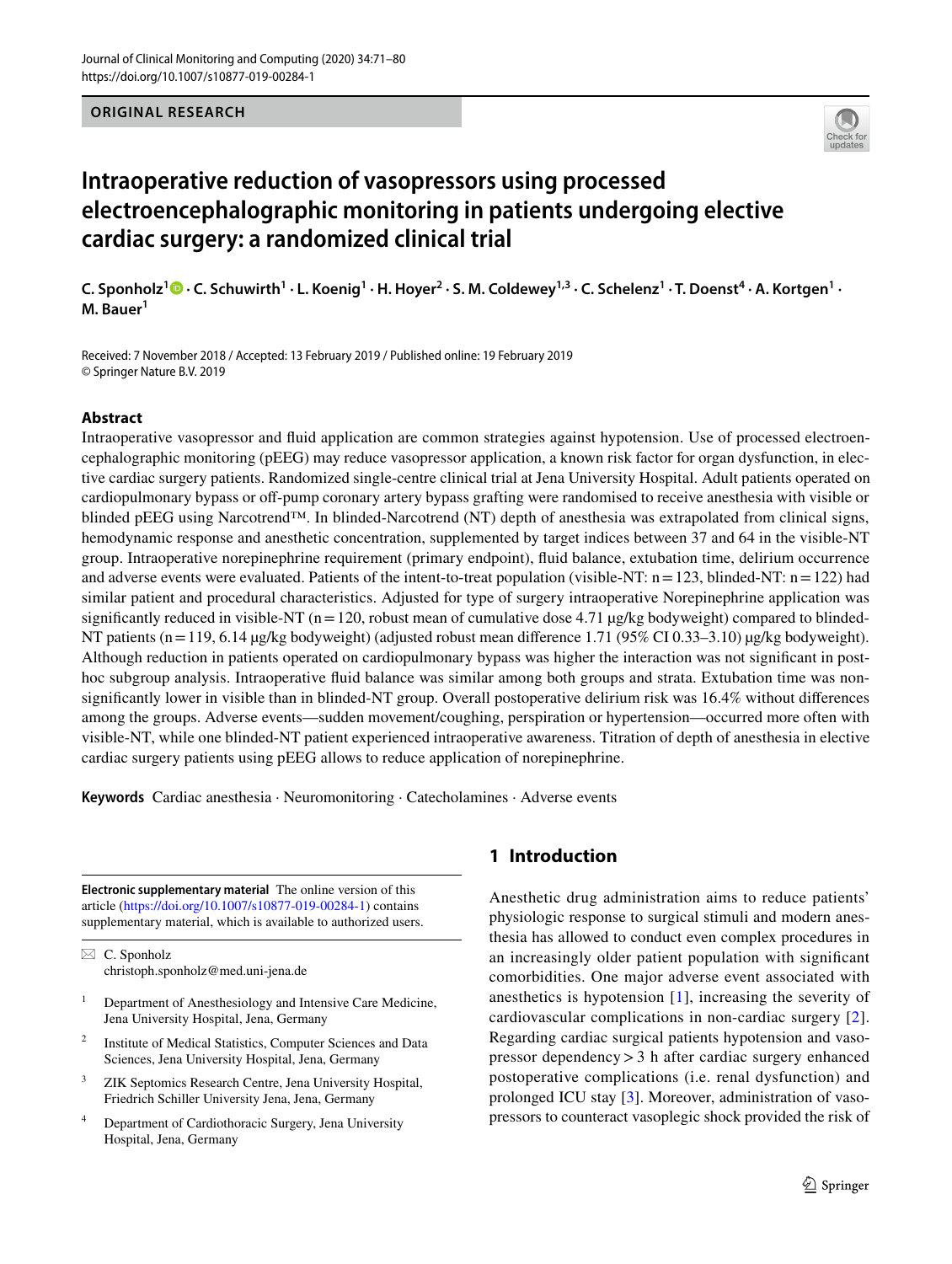developing organ dysfunction [[4\]](#page-10-0) and led to arrhythmias and myocardial ischemia [\[5](#page-10-1)].

Optimal depth of general anesthesia is defned carrying a low risk of intraoperative recall and maintenance of blood pressure and heart rate at acceptable levels with minimal intervention [[6\]](#page-10-2). This defnition includes lack of movement to surgical stimuli, although our ability to assess this is impaired with the use of neuromuscular blockers. Depth of anesthesia is mainly extrapolated from clinical signs, hemodynamic response and concentration of inhaled or intravenous anesthetics [[7\]](#page-10-3), often supplemented by the use of processed electroencephalographic monitors (pEEG). PEEG was designed to reduce intraoperative awareness following anesthetic underdosage [\[8](#page-10-4)] and provide additional information in the form of index values and burst suppression on the raw EEG [[9\]](#page-10-5). Up to date, several pEEG monitors are available, using diferent algorithms and features to measure depth of anesthesia [\[10](#page-10-6)]. The algorithm of the Narcotrend (NT) Monitor is based on pattern recognition of the raw EEG, which is further classifed into stages ranging from A (awake) to F. Additionally, an Index value between 0 and 100 is provided. Reference values of the Index for general anesthesia range between 37 (stage D2) and 64 (stage D0) [\[11](#page-10-7)]. Moreover, the Narcotrend monitor also dispalys information on the electromyogram (EMG) [\[10](#page-10-6)].

Although vasopressor support is associated with adverse events [[3,](#page-9-2) [12\]](#page-10-8), the cause-efect relationship remains elusive. It seems more likely that the need to use vasopressors indicates depression of the cardiovascular system due to inappropriate depth of anesthesia which in turn promotes organ dysfunction. In any case, pEEG may be useful to prevent untoward effects of anesthesia by reducing vasopressor support through individualized anesthetic dosage. Previous studies already reported on less vasopressor requirement when using pEEG guided anesthesia, however, not as a primary study endpoint [[13,](#page-10-9) [14](#page-10-10)].

This randomised clinical trial aimed to investigate intraoperative use of NT on vasopressor requirement in patients undergoing elective cardiac surgery. We hypothesised a 30% vasopressor reduction to maintain mean arterial blood pressure (MAP) between 65 and 85 mmHg during surgery using NT guided anesthesia with predefned index values. As secondary endpoints we investigated fuid balance, time to tracheal extubation, occurrence of postoperative delirium and adverse events (i.e. intraoperative awareness).

# **2 Materials and methods**

## **2.1 Study design and eligibility criteria**

The study was designed as a single-centre, 1:1 randomised, open-label, interventional trial. It was approved by the local ethics committee (No. 4468-06/15) and registered at the German Clinical Trial Register ([http://www.drks.de\)](http://www.drks.de) with the identifer code DRKS00009232 on 19-August-2015.

The study was investigator initiated, with external support of Narcotrend (Hannover, Germany), which provided the NT modules for intraoperative usage. NarcotrendTM had no role in data collection, analysis and quality control.

Inclusion criteria were: elective cardiac surgery with an expected cardiopulmonary bypass (CPB) time≤180 min or elective off-pump coronary artery bypass grafting (OPCAB), age≥18 years and written informed consent. Exclusion criteria included: Planned cardiac surgery using hypothermic circulatory support or cardiac arrest, expected CPB time > 180 min, non-elective surgery, concurrent interventional trials and refusal to participate.

# **2.2 Patient recruitment and randomization**

The statistician generated the allocation sequence by a computer algorithm (nQuery Advisor 7.0). Allocation was stratifed by the two types of surgery (surgery with CPB (i.e. valve surgery, on pump bypass grafting) and OPCAB) and blocked by randomly selected block sizes. All patients scheduled for elective cardiac surgery were asked to participate in the study when presenting during the preoperative assessment. After reviewing the in- and exclusion criteria, all participants signed informed consent. On the day of surgery patients were randomly allocated to the treatment arm or conventional anesthesiologic care before onset of anesthesia. An independent person managed the allocation procedure to keep the list concealed.

#### **2.3 Anesthesiologic management**

All anesthesiologists were comfortable in managing anesthesia for cardiac surgery without the use of pEEG and adherence to the local standard operating procedure (SOP) as depicted in Table [1](#page-3-0). Narcotrend was implemented prior study initiation and all anesthesiologists were trained in benefts and limits of the method.

Patients admitted to the operating theatre received oral medication of midazolam (3.75–7.5 mg) except those with an age > 75 years, obstructive sleep apnoea disorder or severely impaired cardio-pulmonary reserve. After implementing standard cardiopulmonary monitoring (including 5-lead electrocardiogram and peripheral oxygen saturation) and pEEG electrodes all patients were placed on an intravenous crystalloid infusion. Depending on the patient´s condition, scheduled operation and surgical approach either the radial, femoral or axillary artery were cannulated for invasive blood pressure measurement. After preoxygenation, anesthesia was induced with sufentanil, propofol and pancuronium or rocuronium according to the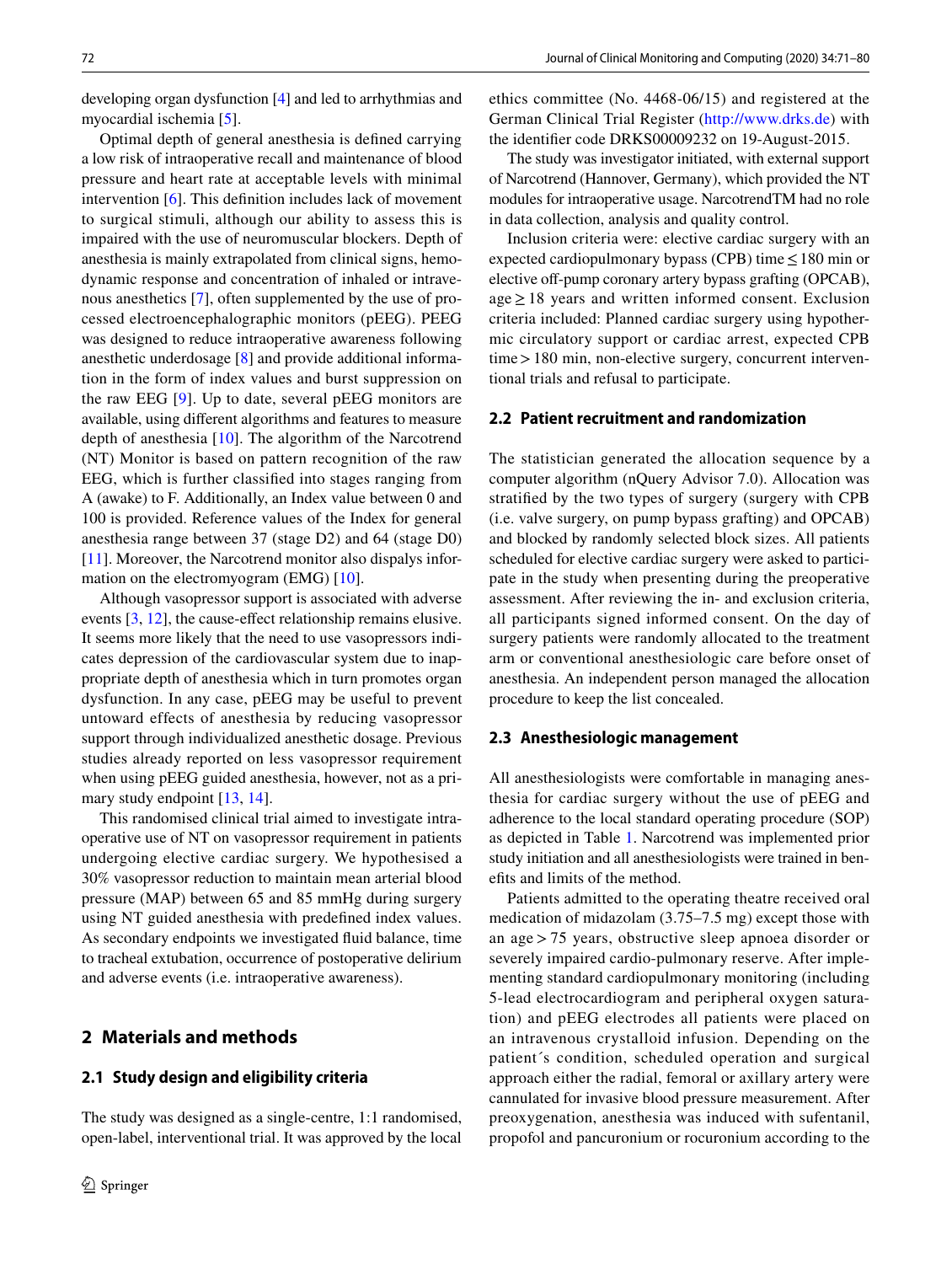<span id="page-3-0"></span>**Table 1** Standard operating procedure for anesthesiologic drug management in both randomization groups

|                                                         | Blinded-NT accord-<br>ing to local SOP | Visible-NT low-<br>est acceptable<br>dose |
|---------------------------------------------------------|----------------------------------------|-------------------------------------------|
| Sufentanil—induction dose [µg/kg BW]                    |                                        | 0.5                                       |
| Sufentanil—continuous application [µg/kg BW/h]          | $0.7 - 1$                              | 0.5                                       |
| Propofol—induction dose [mg/kg BW]                      | 2                                      | 0.5                                       |
| Propofol—continuous application during CPB [mg/kg BW/h] | 5                                      | 2.5                                       |
| Sevoflurane—inhalation [MAC]                            | $0.5 - 1$                              | 0.4                                       |
| Norepinephrine or volume challenge to achieve MAP of    | $65 \text{ mmHg}$                      | $65 \text{ mmHg}$                         |

*BW* bodyweight, *CPB* cardiopulmonary bypass, *MAC* minimal alveolar concentration, *MAP* mean arterial blood pressure

SOP (see Table [1](#page-3-0)). In case of CPB surgery anesthesia was maintained using inhaled sevofurane and i.v. sufentanil prior to CPB. With onset of CPB patients were placed on propofol and sufentanil infusion, while sevofurane inhalation was terminated. In OPCAB surgery, anesthesia was maintained using inhaled sevofurane and sufentanil infusion throughout the procedure. None of the patients received further neuromuscular blockade except the initial dose. According to our clinical SOP and based on results from a survey evaluating catecholamine and fuid therapy during CPB [\[15\]](#page-10-11), a MAP between 65 and 85 mmHg was aimed throughout the anesthesiologic management using either a volume challenge (assessed by using echocardiography, central venous pressure and urine output) or vasopressor infusion (Norepinephrine) or inotropic (ephedrine, milrinone, epinephrine) support. After surgery all patients were transferred to the intensive care unit (ICU) under sedative medication (propofol infusion) and controlled ventilation.

#### **2.4 Surgical procedure and CPB**

All patients underwent surgery according to the SOP of the department of cardio-thoracic surgery. Access to the heart was established either via classic midline sternotomy, or right- or left-sided thoracotomy, depending on the type of operation. OPCAB patients received a loading dose of 300 IU/kg unfractionated heparin plus additional doses to reach and maintain a target activated clotting time  $(ACT) \geq 300$  s. In on-pump cases, CPB was established after a loading dose of 400 IU/kg of unfractionated heparin plus additional doses to reach and maintain a target ACT≥400 s. CPB priming volume was composed of 1100 ml Ringers lactate, 200 ml Mannitol, 1000 IU Heparin, 20 ml sodiumbicarbonate and 1000 mg tranexamic acid. After CPB weaning or fnishing the anastomoses (in OPCAB) protamine was administered in a 1:1 ratio. Additionally, all patients received 1000 mg of tranexamic acid before chest closure.

# **2.5 Interventions**

According to the random allocation, pEEG was either visible for the anesthesiologist (visible-NT) or blinded and recorded (blinded-NT). In case of visible-NT application of intraoperative anesthesiologic medication was aimed to be dosed resulting in Narcotrend indices (NI) between 37 and 64—as prescribed for general anesthesia. In case of higher  $NI$  ( $>64$ ) anesthetic medications were increased and they were reduced in case of  $NI < 37$  as far as predefined lower dose limits (see Table [1\)](#page-3-0) or the aforementioned range of the NI was reached. Patients allocated to blinded-NI received standard anesthesiologic management and medication according to a SOP (see Table [1\)](#page-3-0). In case of non-responding hypotension or heart failure, the anesthesiologist was able to apply other vasoactive drugs (i.e. vasopressin or ephedrine) or inotropes (i.e. epinephrine, milrinione) as appropriate. NI, doses of sufentanil, propofol and catecholamines, as well as exhaled concentration of sevofurane were recorded at defned time points (see S1 table). After surgery doses of applicated medications, fluids and transfusions were recorded. The anesthesiologist was able to record intraoperative incidents in a free text format. All of these incidents were summarized and post hoc evaluated as intraoperative adverse events. Moreover, time on CPB, aortic cross-clamping time and fuid balance on CPB were recorded. After ICU referral all patients underwent standard medical care. Noteworthy, cardiac surgeons, CPB technicians and ICUpersonnel were blinded regarding treatment. Fluid application, transfusion requirement, urine output, time to extubation and CAM-ICU [\[16](#page-10-12)] were recorded. Within 3 days after tracheal extubation all patients underwent a personal survey using the Brice questionnaire regarding possible awareness [\[17](#page-10-13)]. Patient charts were screened for the appearance of postoperative delirium and survival.

## **2.6 Study endpoints**

The primary endpoint was intraoperative norepinephrine requirement following anesthetic drug administration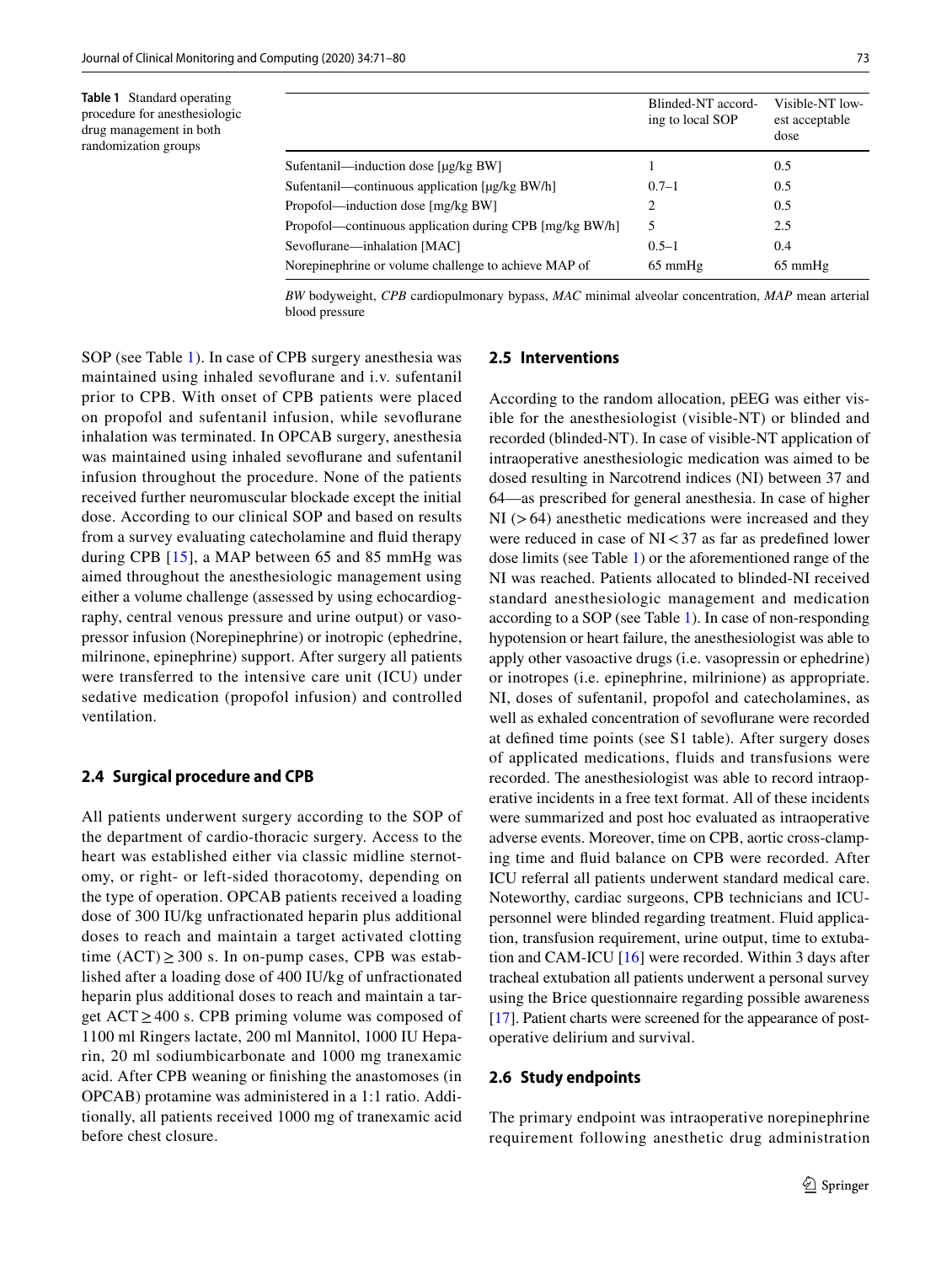resulting in NI between 37 and 64. Secondary endpoints comprised intraoperative fluid balance, time to extubation, the appearance of postoperative delirium and intraoperative adverse events [defined as intraoperative events differing from normal anesthesia (i.e. sudden movement, coughing)].

## **2.7 Sample size and statistical analysis**

We used pilot data from 23 patients undergoing elective cardiac surgery without pEEG  $(n=13 \text{ on-pump value})$ gery,  $n = 10$  off-pump bypass surgery, mean cumulative intraoperative Norepinephrine requirement 8.45 (standard deviation 6.6) µg/kg bodyweight) to calculate the sample size. To detect a clinical relevant reduction of 30% (2.54 µg/kg bodyweight) with 80% power 107 patients were needed in each group using a two group t-test with a 0.05 two-sided significance level. To compensate for dropout and lower efficiency of Mann–Whitney U test 126 patients should be allocated per group.

Baseline data of patients and characteristics of surgery were described by statistical measures according to scale. Due to the skewed distributions with zero data and differences in location and scale the primary endpoint was finally analysed by robust regression using Huber-M-estimation and including type of surgery as covariate [[18](#page-10-14)]. The adjusted robust location difference with  $95\%$ confidence interval was estimated as effect measure by the regression coefficient for intervention. Post-hoc, subgroup analysis for type of surgery was done by adding an interaction term to the regression model. Secondary endpoints were compared by Mann–Whitney U test, logrank test for right censored time to extubation data or Chi2 test. We quantified effects of intervention by (i) the median of all possible differences of group- specific individual data, which can be interpreted as the difference of medians in case of distributions that are identical in shape but differ in location  $[19]$  $[19]$  or (ii) the relative risk with 95% confidence intervals, respectively. Endpoint data were further displayed in subgroups of OPCAB and CPB without statistical testing. An intent-to-treat analysis was planned but modified by excluding patients for reasons which became obvious after randomization. Due to small but different numbers of missing data for several endpoints we used complete cases with valid endpoint data for the final analyses, respectively.

Two-tailed p-values  $< 0.05$  were considered statistically significant. Statistical analyses were performed using SAS English version 9.4 (SAS Institute Inc., Cary, NC, USA) and SigmaPlot version 13.0 (Systat Software, Erkrath, Germany).

#### **3 Results**

#### **3.1 Patients and randomization**

Figure [1](#page-5-0) summarizes the patient progress through the trial. Patient enrollment started on 06- October-2015 and was fnished on 03-June-2016. Seven patients were excluded after randomization: One patient spent > 3 h on CPB, three OPCAB patients had complex and very long surgery (resulting in severe systemic infammatory response syndrome), two patients underwent intraoperative cardiopulmonary resuscitation, one patient was included in another clinical trial. The final analysis included  $n = 245$ patients,  $n=123$  in the blinded-NT group and  $n=122$  in the intervention group with visible-NT. Two patients, one in each group, allocated for OPCAB underwent surgery with CPB. Characteristics of patients and surgery summarized in Table [2](#page-6-0) were balanced in the two groups.

#### **3.2 Primary endpoint—catecholamine support**

Patients allocated to blinded-NT showed a robust mean intraoperative Norepinephrine requirement of 6.14 µg/ kg (0.037 µg/kg/min) to maintain MAP between 65 and 85 mmHg ( $n=119$  patients). Patients allocated to visible-NT received a robust mean Norepinephrine dose of 4.71 µg/ kg (0.025  $\mu$ g/kg/min) (n=120 patients). Robust regression revealed a signifcant location diference (blinded-visible), adjusted for type of surgery, of 1.71 (95%CI 0.33 to 3.10)  $\mu$ g/kg (p=0.015). Using pEEG norepinephrine application was relatively reduced by about 28% in the visible compared to the blinded-NT group (robust location diference of 1.71 divided by the robust location estimation of the blinded-NT group of 6.14). On CPB intraoperative norepinephrine application was reduced by 2.44 (95%CI 0.74 to 4.14)  $\mu$ g/ kg in the visible-NT compared to the blinded-NT group. In patients undergoing OPCAB surgery reduction was 0.82  $(95\%CI - 1.37$  to 3.01) µg/kg. There was no evidence of statistically different effects (p-interaction =  $0.20$ ). Figure [2](#page-7-0) and Table [3](#page-7-1) summarize the norepinephrine requirement of both randomization groups and strata. The incidence of heart failure requiring inotrope medication was  $n=6$  patients ( $n=2$ ) in blinded-NT and  $n=4$  in the visible-NT group,  $p=0.403$ ).

Accompanied with the reduction of Norepinephrine the vasodilative agents (urapidil and nitroglycerine) were signifcantly more frequently applicated due to hypertension  $(MAP \geq 85$  mmHg) in visible NT-group (n = 38) compared to the blinded-NT group  $(n=20)$ , most likely during the cannulation process for CPB. The use of other vasoactive agents was similar among the groups (see Table [4](#page-8-0)).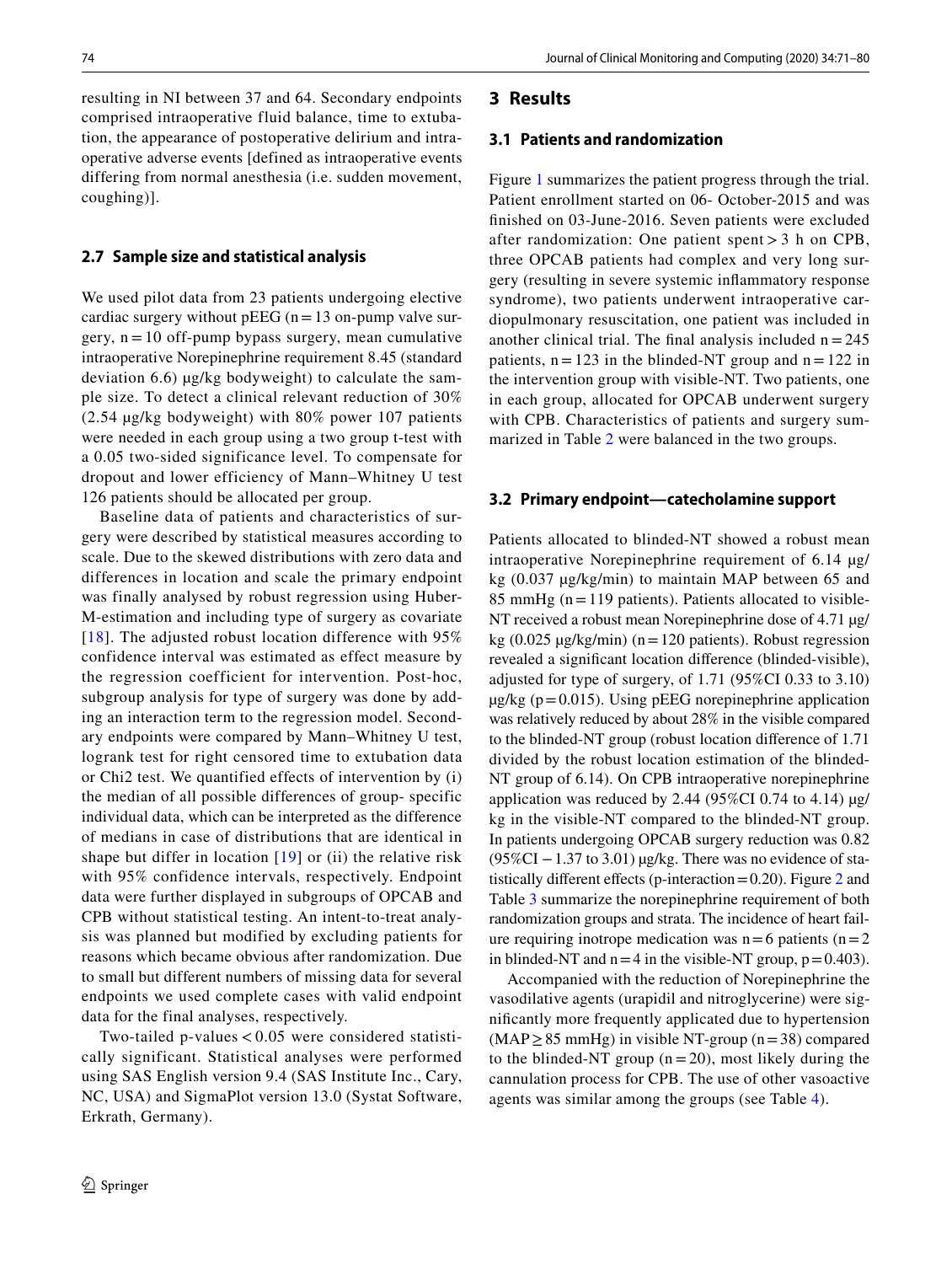

<span id="page-5-0"></span>**Fig. 1** Patient progress through the trial (*OPCAB* off-pump coronary artery bypass grafting, *CPB* cardiopulmonary bypass, *ITT* intent-to-treat)

#### **3.3 Secondary endpoints**

Patients allocated to blinded-NT received a median amount of 5801 ml crystalloid fuid within the perioperative period (including surgery, CPB balance and the frst 12 h ICU treatment). Patients in the visible-NT group received 5442 ml of crystalloid fuid within the same period (Table [3](#page-7-1)). The reduction of 109 (95% CI  $-462$  to 671) ml was statistically not signifcant. Moreover, we found no diferences regarding transfusion of red blood cells or plasma products (see S2 Table).

The median time on postoperative mechanical ventilation was slightly reduced from 305 min in the control group to 275 min in the visible-NT group resulting in a reduction of 40 (95% CI 0 to 75) minutes (p=0.062).

The incidence of postoperative delirium—defined by a positive CAM-ICU—was 16.4%. Twenty patients of the blinded-NT group and 19 patients allocated to the visible-NT group developed postoperative delirium  $(p=0.75)$ . Out of 39 patients with delirium 17 (43.6%) suffered from hyperdynamic, 15 (38.5%) from hypodynamic and 7 (17.9%) from mixed delirium. No differences were observed between treatment arms. The majority of patients underwent uneventful anesthesia and surgery. However, in  $n = 13$  patients the anesthesiologist reported on adverse events: Three patients in the visible-NT group presented unexpected NI increase  $(>70)$  accompanied by hypertension (MAP  $\geq$  85 mmHg) despite a hitherto normal anesthesia. Eight patients (thereof seven in the visible-NT group) showed unexpected movement/coughing/ breathing and two patients (one of each group) presented perspiration despite low NI. Adverse events were more common in the visible-NT group (11/122) compared to the blinded-NT group  $(2/123)$  ( $p = 0.010$ ). Using Brice questionnaire none of the patients allocated to the visible-NT group reported awareness. One patient of the blinded-NT group reported signs hinting to awareness during anesthesia. Evaluating the referring cerebrogram hinted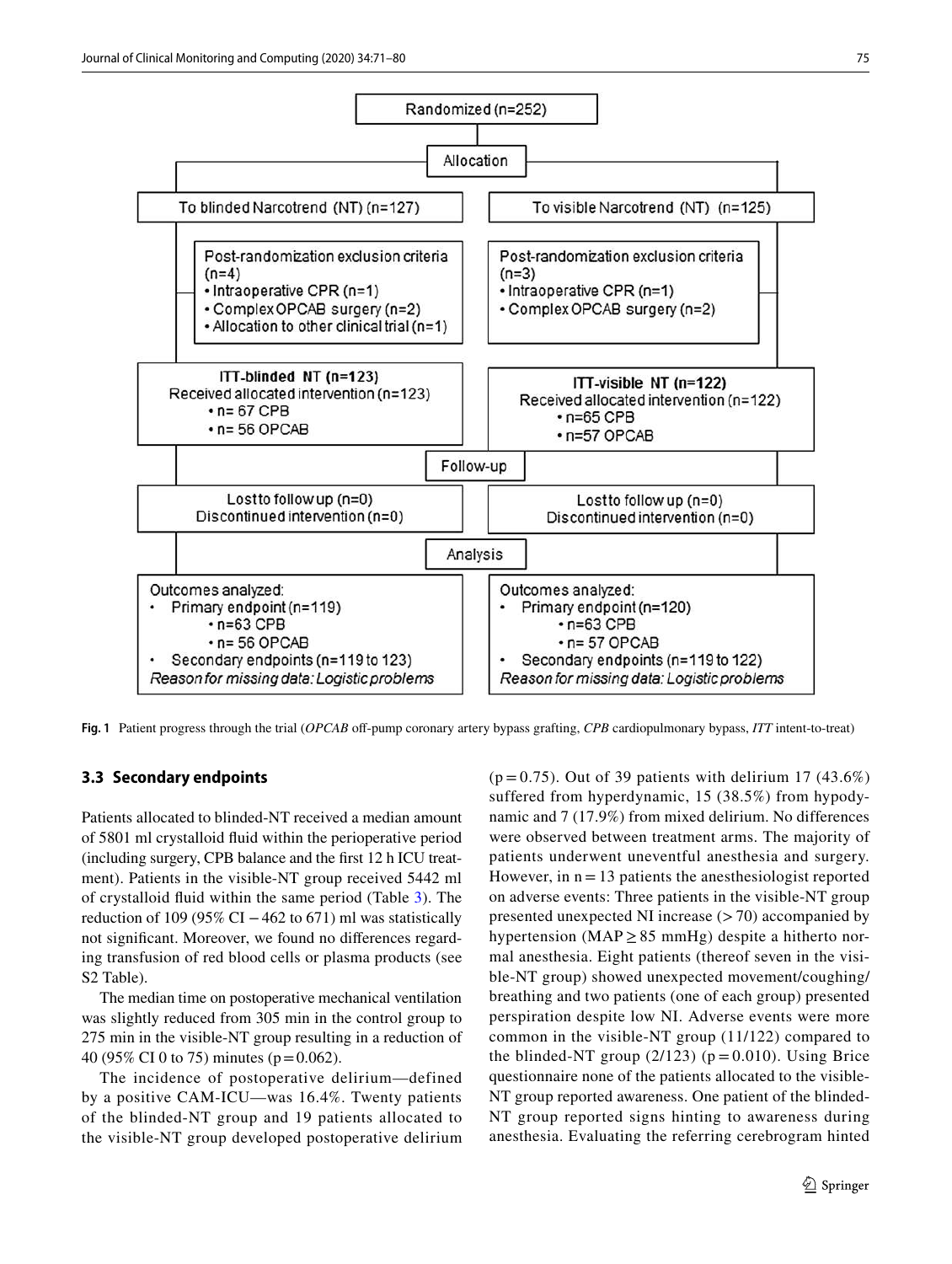<span id="page-6-0"></span>**Table 2** Patient characteristics and description of surgery according to intervention

|                                                             | Blinded-NT $n = 123$ Visible-NT $n = 122$ |                     |
|-------------------------------------------------------------|-------------------------------------------|---------------------|
| Patient                                                     |                                           |                     |
| Age (years), median (25th–75th percentile)                  | $68(62 - 75)$                             | $68(59-75)$         |
| Male gender, $n(\%)$                                        | 86 (69.9)                                 | 88 (72.1)           |
| BMI (kg/m <sup>2</sup> ), median (25th–75th percentile)     | 27.8 (24.6–30.8)                          | $27.7(25.1 - 30.1)$ |
| Euroscore, median (25th-75th percentile)                    | $6(3-8)$                                  | $5(3-7)$            |
| COPD, $n$ $(\%)$                                            | 23(18.7)                                  | 18 (14.8)           |
| Extracardiac arteriopathy, n (%)                            | 38 (30.9)                                 | 32(26.2)            |
| Neurologic dysfunction, n (%)                               | 10(8.1)                                   | 12(9.8)             |
| Previous cardiac surgery, n (%)                             | 6(4.9)                                    | 5(4.1)              |
| Unstable angina pectoris, $n$ (%)                           | 17(13.8)                                  | 16(13.1)            |
| LVEF, $n$ $(\%)$                                            |                                           |                     |
| > 50                                                        | 83 (67.5)                                 | 83 (68.0)           |
| $30 - 50$                                                   | 36(29.3)                                  | 33(27.0)            |
| < 30                                                        | 4(3.3)                                    | 6(4.9)              |
| Myocardial infarction, $n$ (%)                              | 21(17.1)                                  | 18 (14.8)           |
| Pulmonary hypertension, $n$ (%)                             | 28 (22.8)                                 | 22(18.0)            |
| Additional intervention, $n$ (%)                            | 15(12.2)                                  | 20(16.4)            |
| Initial heart rhythm, $n$ $(\%)$                            |                                           |                     |
| <b>Sinus</b>                                                | 100(81.3)                                 | 105(86.1)           |
| Atrial fibrillation                                         | 18 (14.6)                                 | 13(10.7)            |
| Pacemaker                                                   | 4(3.3)                                    | 2(1.6)              |
| Other                                                       | 1(0.8)                                    | 2(1.6)              |
| Surgery                                                     |                                           |                     |
| OPCAB, n (%)                                                | 56 (45.5)                                 | 57 (46.7)           |
| CPB, $n$ $(\%)$                                             | 67(54.5)                                  | 65(53.3)            |
| Subtype of surgery on CPB, n (%)                            |                                           |                     |
| Single valve                                                | 33 (26.8)                                 | 33 (27.1)           |
| Single valve + CABG                                         | 11(8.9)                                   | 12(9.8)             |
| CABG                                                        | 7(5.7)                                    | 6(4.9)              |
| Double valve                                                | 7(5.7)                                    | 8(6.6)              |
| Single valve $+$ ascending aortic repair                    | 5(4.1)                                    | 2(1.6)              |
| Double valve + CABG                                         | 2(1.7)                                    | 3(2.5)              |
| Ascending aortic repair                                     | 1(0.8)                                    | 0(0.0)              |
| Triple valve                                                | 1(0.8)                                    | 1(0.8)              |
| Duration of CPB (min), median (25th-75th percentile)        | $107(94 - 128)$                           | 117 (94-144)        |
| Cross clamping time (min), median (25th-75th percentile)    | $64(50-78)$                               | $66(52-81)$         |
| Duration of surgery (min), median (25th-75th percentile)    | 179 (140-222)                             | 181 (146–221)       |
| Time in operation room (min), median (25th-75th percentile) | 293 (249-339)                             | 297 (251-341)       |

*NT* narcotrend, *OPCAB* off-pump coronary artery bypass grafting, *CPB* cardiopulmonary bypass

towards light anesthesia before incision (see Fig. [3\)](#page-8-1) as the possible timeframe of the awareness event. Seven patients, solely restricted to the control group, died in the hospital due to multiorgan failure  $(n = 3)$ , cardiogenic shock  $(n = 2)$  or respiratory failure  $(n = 2)$ . The study intervention was not related with death in any case. Detailed results of secondary endpoints are displayed in Table [3.](#page-7-1)

# **4 Discussion**

The results of the present trial can be summarized as follows: (I) With use of pEEG vasopressor dosage can signifcantly be reduced in patients undergoing elective cardiac surgery. However, the observed reduction was lower in absolute and relative terms than the postulated clinically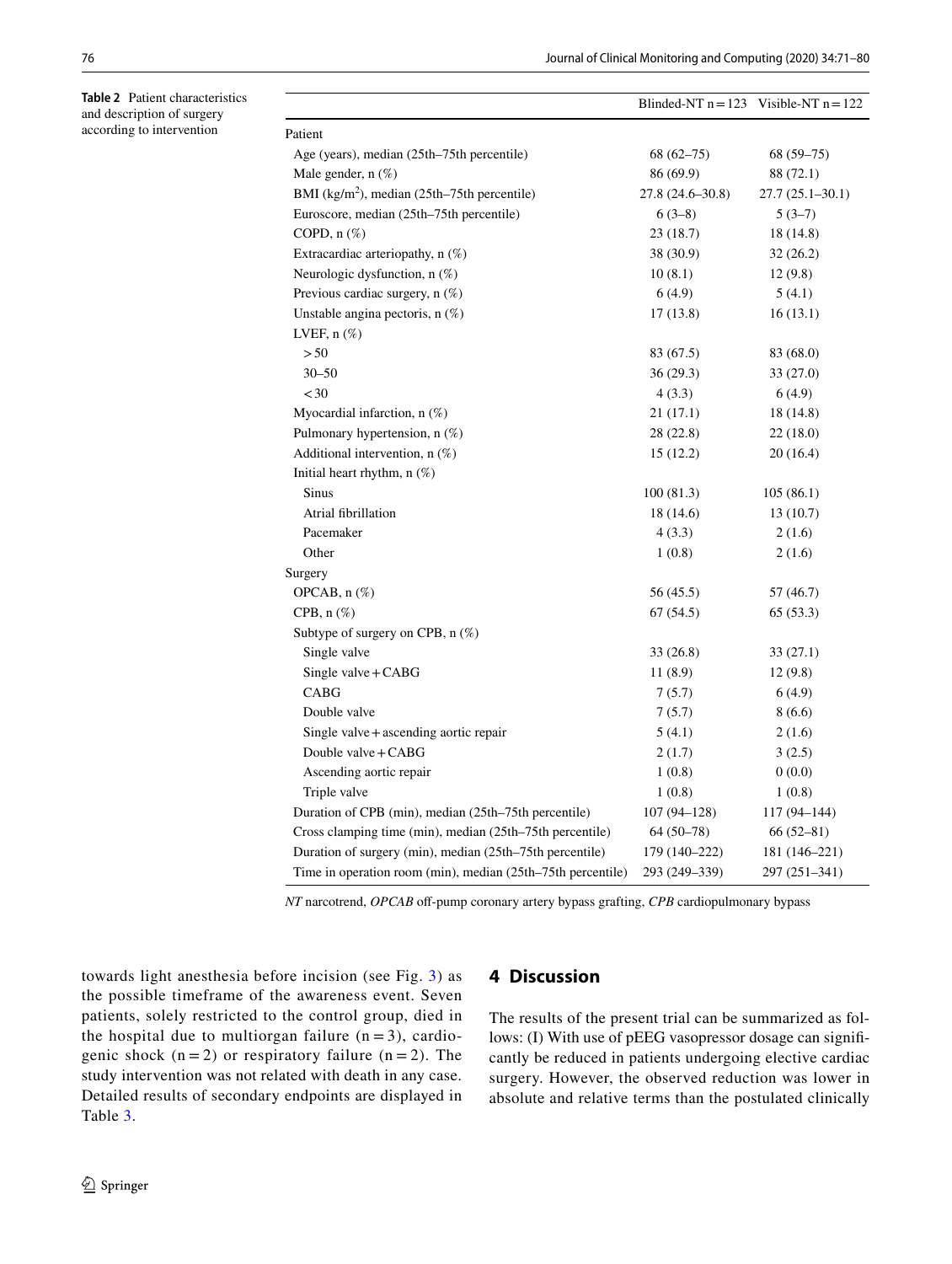

<span id="page-7-0"></span>**Fig. 2** Boxplot of cumulative dose of Norepinephrine [µg/kg body weight] as the primary endpoint; data below the 10th or above the 90th percentile are shown as single dots (*OPCAB* off-pump coronary artery bypass grafting, *CPB* cardiopulmonary bypass). \*p<0.05

relevant efect size. (II) The use of pEEG has no infuence on perioperative fuid balance and risk of delirium. (III) Adverse events as intraoperative movement, breathing or perspiration might occur despite low NI, while high NI may be associated with higher incidence of hypertension.

Hypotension within general anesthesia is frequent. Independent predictors of hypotension are older age, propofol administration in combination of high doses of opioid analgesics, low baseline blood pressure and higher grade in ASA classification [[20](#page-10-16)]. In cardiac surgery patients, low systemic vascular resistance on CPB [\[21\]](#page-10-17) presents another reason for hypotensive episodes. Use of vasopressors or fuid administration are common strategies to counteract low MAP [[15](#page-10-11)]. However, use of inotropes (i.e. dobutamine) or vasopressors (i.e. norepinephrine) were also associated with adverse events and deterioration of poor outcome especially in cardiac surgical patients [\[3](#page-9-2)]. Thus, strategies reducing hypotensive episodes and use of vasopressors may reduce adverse events (i.e. renal failure) and preserve outcome. In the current trial, we were able to prevent cardiovascular compromise as refected in reduced

<span id="page-7-1"></span>**Table 3** Primary and secondary endpoint results by intervention and type of surgery

|                                                          | OPCAB $n = 56$       | Blinded-NT <sup>a</sup><br>$CPB n = 67$ | Total $n = 123$         | OPCAB $n = 57$       | Visible-NT <sup>a</sup><br>CPB $n=65$ | Total $n = 122$                       | Total effect<br>$(95\% \text{ CI})$ | p-value |
|----------------------------------------------------------|----------------------|-----------------------------------------|-------------------------|----------------------|---------------------------------------|---------------------------------------|-------------------------------------|---------|
| Primary endpoint                                         |                      |                                         |                         |                      |                                       |                                       |                                     |         |
| Intraoperative<br>norepineph-<br>rine $(\mu g/kg)$       | 4.86(3.11)<br>12.55) | $5.23(2.94 -$<br>11.46)                 | $5.08(3.05 -$<br>11.94) | $6.14(2.26-$<br>9.10 | $3.34(1.04 -$<br>6.48)                | $4.73(1.32 -$<br>7.99                 |                                     |         |
| Robust<br>location<br>estimator                          | 6.49 <sup>b</sup>    | 6.01 <sup>b</sup>                       | $6.14^b$                | 6.00 <sup>b</sup>    | $3.52^b$                              | 4.71 <sup>b</sup>                     | 1.71(0.33,<br>$3.10$ <sup>c</sup>   | 0.015   |
| Missing<br>data                                          | $\theta$             | $\overline{4}$                          | $\overline{4}$          | $\theta$             | $\overline{c}$                        | $\overline{c}$                        |                                     |         |
| Secondary endpoints                                      |                      |                                         |                         |                      |                                       |                                       |                                     |         |
| Perioperative<br>crystalloid<br>fluid (ml)               | 6626 (5000-<br>7502) | 5094 (3644-<br>6511)                    | 5801 (4250-<br>7200)    | 6300 (5000-<br>7500) | 4787 (3841-<br>6074)                  | 5442 (4500-<br>7200)                  | $109(-462,$<br>$671)^d$             | 0.710   |
| Missing<br>data                                          | $\theta$             | 4                                       | $\overline{4}$          | 0                    | 3                                     | 3                                     |                                     |         |
| Postoperative<br>mechanical<br>ventilation<br>time (min) | $270(233 - 430)$     | $345(245-510)$                          | $305(235-470)$          | $270(215-335)$       | 280 (210-420)                         | 275 (210–390) 40 (0, 75) <sup>d</sup> |                                     | 0.062   |
| Postoperative<br>delirium                                | 8/55(14.5)           | 12/62(19.4)                             | 20/117 (17.1)           | 4/57(7.0)            | 15/65(23.1)                           | 19/122(15.6)                          | 0.91(0.51,<br>$(1.62)^e$            | 0.751   |
| Missing<br>data                                          | $\boldsymbol{l}$     | 5                                       | 6                       | 0                    | $\theta$                              | 0                                     |                                     |         |

*NT* narcotrend, *OPCAB* of-pump coronary artery bypass grafting, *CPB* cardiopulmonary bypass, *CI* confdence interval

a Unless otherwise stated: Median (25th–75th percentile) for continuous data, count (%) for categorical data

<sup>b</sup>Huber-M-estimator of central tendency

c Location diference (*blinded-visible*) estimated by robust linear regression (Huber-M-estimator) and adjusted for type of bypass surgery

d Median of all possible *nblinded times nvisible* diferences (*blindedi - visiblej*) for i=1 to nblinded and j=1 to nvisible

e Relative risk (visible/blinded)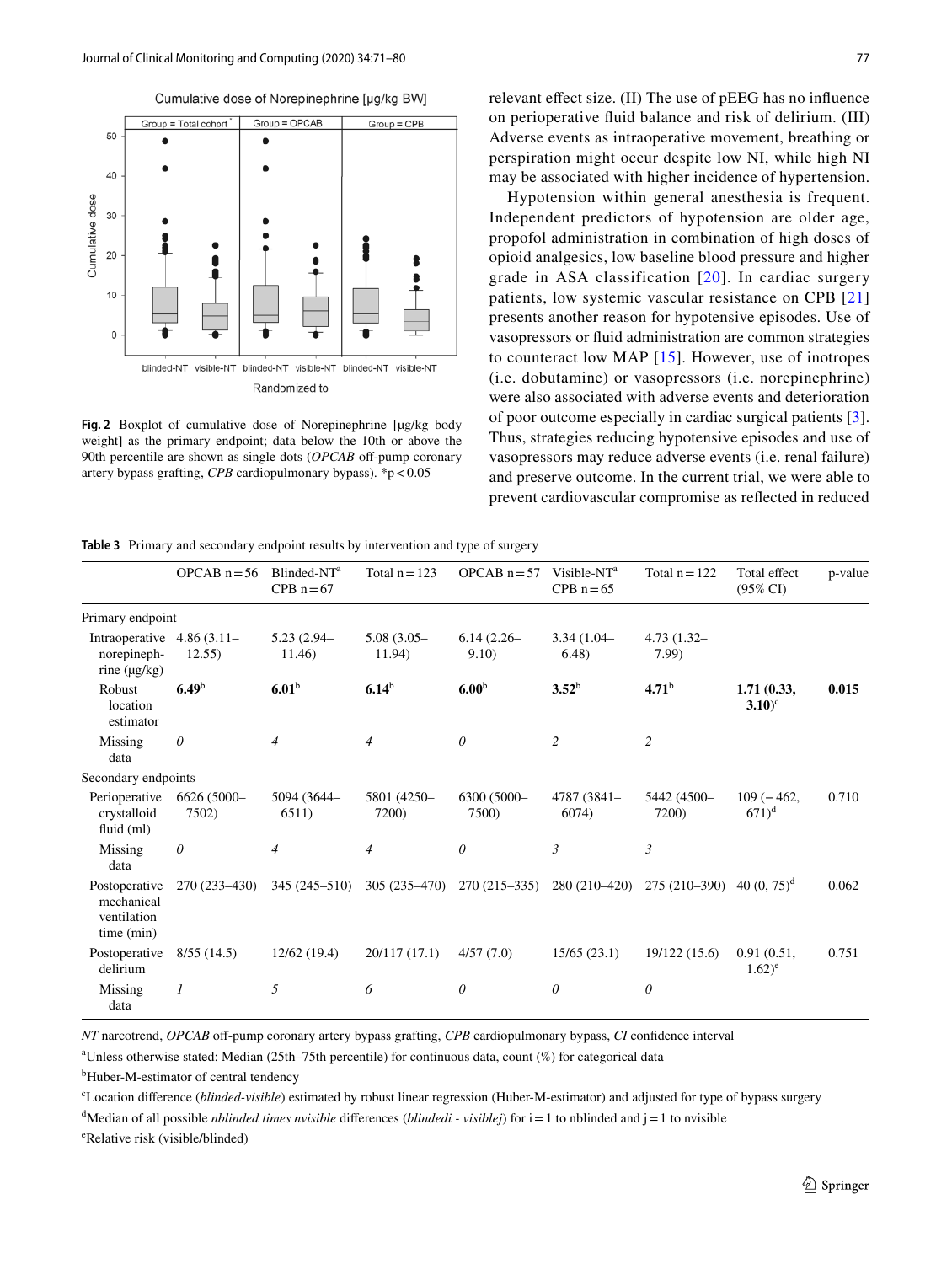78 Journal of Clinical Monitoring and Computing (2020) 34:71–80

| cate cholamines during surgery to maintain the mean arterial blood<br>pressure between 65 and 85 mmHg |                         |                         |         |  |
|-------------------------------------------------------------------------------------------------------|-------------------------|-------------------------|---------|--|
|                                                                                                       | Blinded-NT<br>$n = 123$ | Visible-NT<br>$n = 122$ | p-value |  |
| Bolus injection, $n$ (%)                                                                              |                         |                         |         |  |
| Ephedrine                                                                                             | 28(22.8)                | 23(18.9)                | 0.451   |  |
| Milrinono                                                                                             | 10(01)                  | Q(66)                   | 0.627   |  |

<span id="page-8-0"></span>**Table 4** Proportion of patients receiving vasoactive medication and catecholamines during surgery to maintain the mean arterial blood

|                                 | $n = 123$ | $n = 122$ |       |  |  |  |
|---------------------------------|-----------|-----------|-------|--|--|--|
| Bolus injection, $n$ $(\%)$     |           |           |       |  |  |  |
| Ephedrine                       | 28 (22.8) | 23(18.9)  | 0.451 |  |  |  |
| Milrinone                       | 10(8.1)   | 8(6.6)    | 0.637 |  |  |  |
| Epinephrine                     | 5(4.1)    | 2(1.6)    | 0.254 |  |  |  |
| Vasopressin                     | 1(0.8)    | 0(0.0)    | 0.318 |  |  |  |
| Urapidil                        | 20(16.3)  | 35(28.7)  | 0.020 |  |  |  |
| Nitroglycerine                  | 0(0.0)    | 3(2.5)    | 0.080 |  |  |  |
| Continuous application, $n(\%)$ |           |           |       |  |  |  |
| Milrinone                       | 1(0.8)    | 2(1.6)    | 0.556 |  |  |  |
| Epinephrine                     | 2(1.6)    | 4(3.3)    | 0.403 |  |  |  |

use of norepinephrine to maintain MAP between 65 and 85 mmHg in elective cardiac surgical patients by using NT. This effect was primarily attributable to the subset of patients undergoing on-pump surgery. The most likely explanation for vasopressor reduction in our trial is providing individualized depth of anesthesia, preserving vasotonus to react on hypotension and surgical stimuli. As shown before, individualization of anesthetic drug delivery using pEEG resulted in less anesthetic dose application, but did not alter surgical stress response in patients undergoing elective CABG surgery [[22\]](#page-10-18). The fnding of reduced vasopressor dosage using pEEG was shown before, however, not as primary study endpoint. Nitzschke et al. reported on signifcant norepinephrine reduction with bispectral index (BIS) in CABG patients [[14\]](#page-10-10). In the study of Lehmann et al. CABG patients were allocated to either low (35–44) or high (45–55) BIS. In the low BIS group patients were more dependent from inotropic support [[13](#page-10-9)]. Patients in the visible-NT group more often required bolus application of vasodilative agents (i.e. urapidil or nitroglycerine) especially during surgical preparation pre CPB or the aortic cannulation process, were systolic blood pressure should not exceed 100 mmHg. As the concept of individualized anesthetic drug administration aims to preserve the sympathetic response to surgical, commonly non-painful stimuli (such as the aortic cannulation process), application of vasodilative agents to lower the MAP in this situations may be reasonable. Taken together, pEEG controlled anesthesia in patients undergoing elective cardiac surgery seemingly reduced vasopressors by providing individualized and optimized anesthetic drug administration.

Studies focusing on volume requirements of individualized anesthetic drug delivery using pEEG monitoring are lacking. Both, overhydration with central and peripheral edema and fuid restriction with postoperative shock or renal failure are associated with perioperative morbidity [[23](#page-10-19)]. Specifically reduced vasopressor use could result in fluid administration in order to maintain MAP  $\geq$  65 mmHg. We therefore monitored perioperative fuid administration and observed similar volumes applied in both groups. This supports the hypothesis that maintained vascular tone might lead to less vasopressors without altering fuid administration.

PEEG guided anesthesia was shown to shorten postoperative ventilation time in mixed surgical patients [[24](#page-10-20)]. However, patients undergoing cardiac surgery may be prone to pulmonary complications in the postoperative period [[25](#page-10-21)]. In the current trial intraoperative use of NT was associated with a non-signifcant reduction of postoperative extubation times. This is in accordance to a previous study, where intraoperative use of BIS did not alter postoperative extubation times [[26\]](#page-10-22). Moreover, postoperative BIS also did not infuence extubation times in patients



<span id="page-8-1"></span>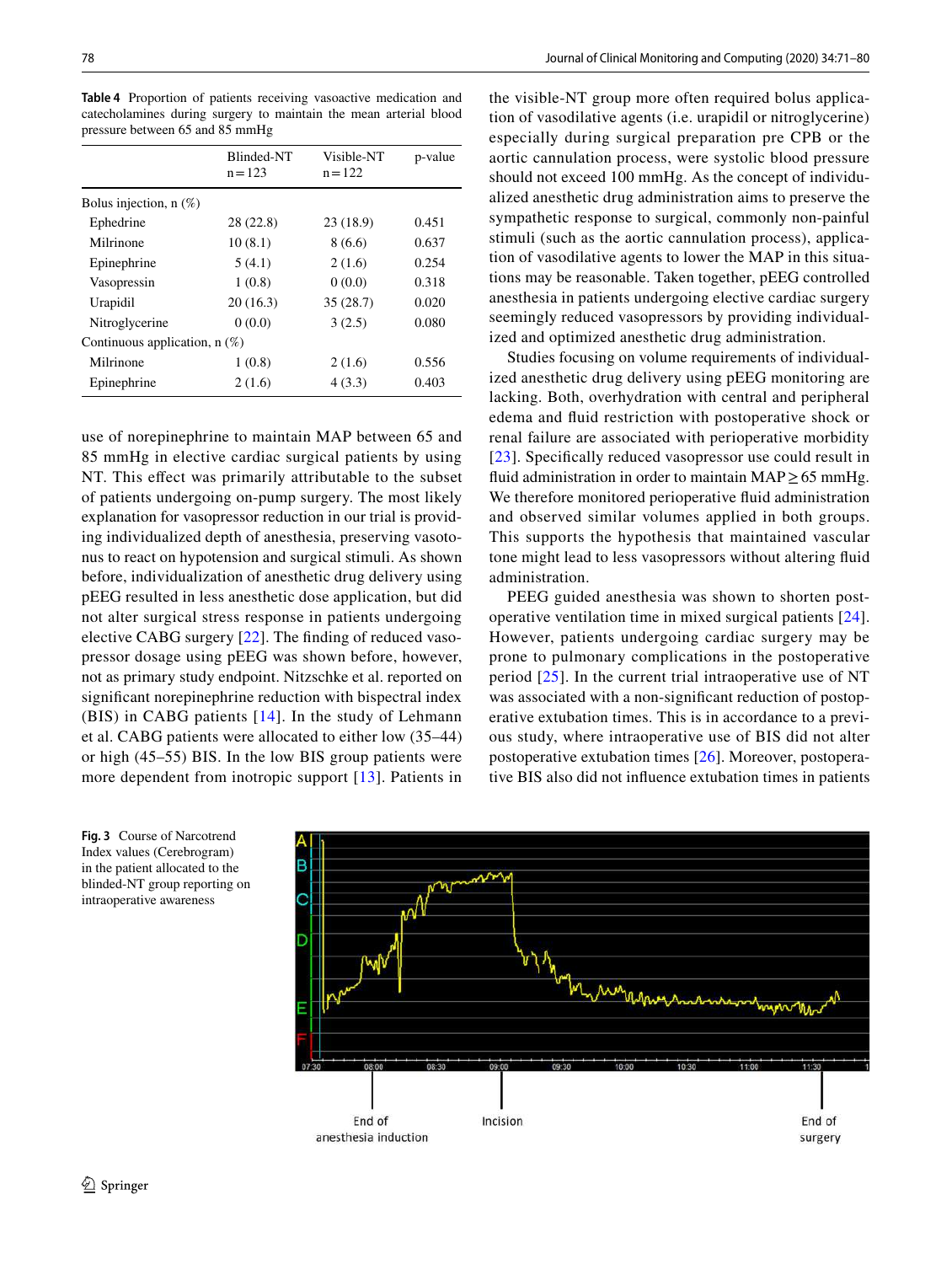following cardiac surgery [[27](#page-10-23)]. Implementing special post anesthetic care units [[28\]](#page-10-24) and time directed extubation protocols [[29](#page-10-25)] may allow safe and early extubation after cardiac surgery.

Postoperative delirium is common after cardiac surgery, afecting up to 50% of patients [[30\]](#page-10-26). In the current trial we found similar rates of postoperative delirium among patients with visible-NT or blinded-NT. Regarding pEEG and occurrence of postoperative delirium after cardiac surgery Soehle et al. reported on longer duration times of burst suppression ratio in patients with delirium compared to those without [\[31](#page-10-27)]. However, as the current trial was not powered to evaluate postoperative delirium and the incidence of delirium was low in our patient cohort, we were not able to support previously reported beneficial effects of pEEG.

Recently, Cascella et al. reported a case of sudden arousal and movement in a patient undergoing major abdominal surgery, despite  $BIS < 50$  and provided a critical discussion of measuring depth of anesthesia [[32\]](#page-10-28). In the current trial we also realized adverse events represented by sudden movement/coughing/breathing, perspiration or hypertension despite "adequate" NI. As shown before, pEEG is not a good predictor of intraoperative movement [\[33](#page-10-29), [34](#page-10-30)] as these are usually a cause of lower brain and spinal cord responses to nociceptive stimuli. Moreover, one patient in the current study reporting on possible intraoperative awareness was operated without visible-NT. Reviewing the literature reports on adverse events of pEEG are lacking and should be reported more frequently. On the other hand there is no doubt in reducing the risk of possible awareness in high risk patients and procedures (as cardiac surgery) using pEEG [\[24\]](#page-10-20). Finally, the use of pEEG is recommended by the German Society of anesthesiologists in patients undergoing cardiac surgery [\[35\]](#page-10-31). Furthermore, consensus exists in using pEEG monitoring in patients undergoing total intravenous anesthesia coupled with neuromuscular blockade, rather than in patients undergoing inhalational anesthesia [\[36](#page-10-32)]. In this respect, the choice of monitor might be secondary, when knowing the strength and limitations [\[10](#page-10-6), [36](#page-10-32)] of the referring monitors. Taken together, the use of pEEG may provide patient safety by reducing the risk of intraoperative awareness, but also exerts limitations referring to neuromuscular blockage or other sedative medications (i.e.ketamine) [\[36](#page-10-32)].

One limitation of our trial is the single centre design. However, the one centre design allowed for direct efect comparison of pEEG, not biased by diferences in anesthesiologic or surgical management. Another limitation represents the inclusion of patients operated on CPB as well as off-pump surgery. In OPCAB surgery, inflammatory components mediating hypotension of the CPB may be avoided. However, release of cytokines in off-pump surgery has been demonstrated as well [\[37](#page-10-33)]. Moreover, during OPCAB swings in blood pressure primarily through manipulating the heart may occur, making it difficult to compare vasopressor need in both patient groups. Nevertheless, pEEG might also provide benefts in reducing vasopressor support in this special patient cohort. This should, however, be evaluated in a larger clinical trial including only OPCAB patients. Owing to the unexpected distribution of the primary endpoint data we modifed the planned analysis and used robust regression instead of nonparametric test statistics. This approach allowed including type of surgery as covariate to reduce variability and to explore subgroup effects by adding an interaction term to the model. Furthermore, we missed primary endpoint data due to logistic problems that were not related to the endpoint. Four out of 123 patients of the control group and two out of 122 patients of the visible-NT group were afected. In that case attrition bias seems unlikely. The inclusion of only elective cardiac surgery patients is another limitation. Emergency patients may also or even more proft from individualized anesthetic management using pEEG. Moreover, expanding the pEEG on postoperative ICU management would allow reducing vasopressor support in the postoperative phase, could lead to faster postoperative extubation and may reduce delirium. These hypotheses should be tested in independent trials.

Taken together, implementation of pEEG into the anesthesiologic management of elective cardiac surgery patients reduced the intraoperative need for vasopressor support. It needs to be further investigated if the subgroup of patients operated on CPB would beneft more from pEEG compared to OPCAB patients.

**Acknowledgements** Financial support and sponsorship: The study was supported by the Department of Anesthesiology and Intensive Care Medicine, Jena University Hospital, Jena, Germany. The study was investigator initiated, with external support of Narcotrend (Hannover, Germany), which provided the NT modules for intraoperative usage. Narcotrend™ had no role in data collection, analysis and quality control.

## **Compliance with ethical standards**

**Conflict of interest** All authors declare no conficts of interest regarding this manuscript.

#### **References**

- <span id="page-9-0"></span>1. Lonjaret L, Lairez O, Minville V, Geeraerts T. Optimal perioperative management of arterial blood pressure. Integr Blood Press Control. 2014;7:49–59.
- <span id="page-9-1"></span>2. Singh A, Antognini JF. Perioperative hypotension and myocardial ischemia: diagnostic and therapeutic approaches. Ann Card Anaesth. 2011;14:127–32.
- <span id="page-9-2"></span>3. Weis F, Kilger E, Beiras-Fernandez A, Nassau K, Reuter D, Goetz A, et al. Association between vasopressor dependence and early outcome in patients after cardiac surgery. Anaesthesia. 2006;61:938–42.